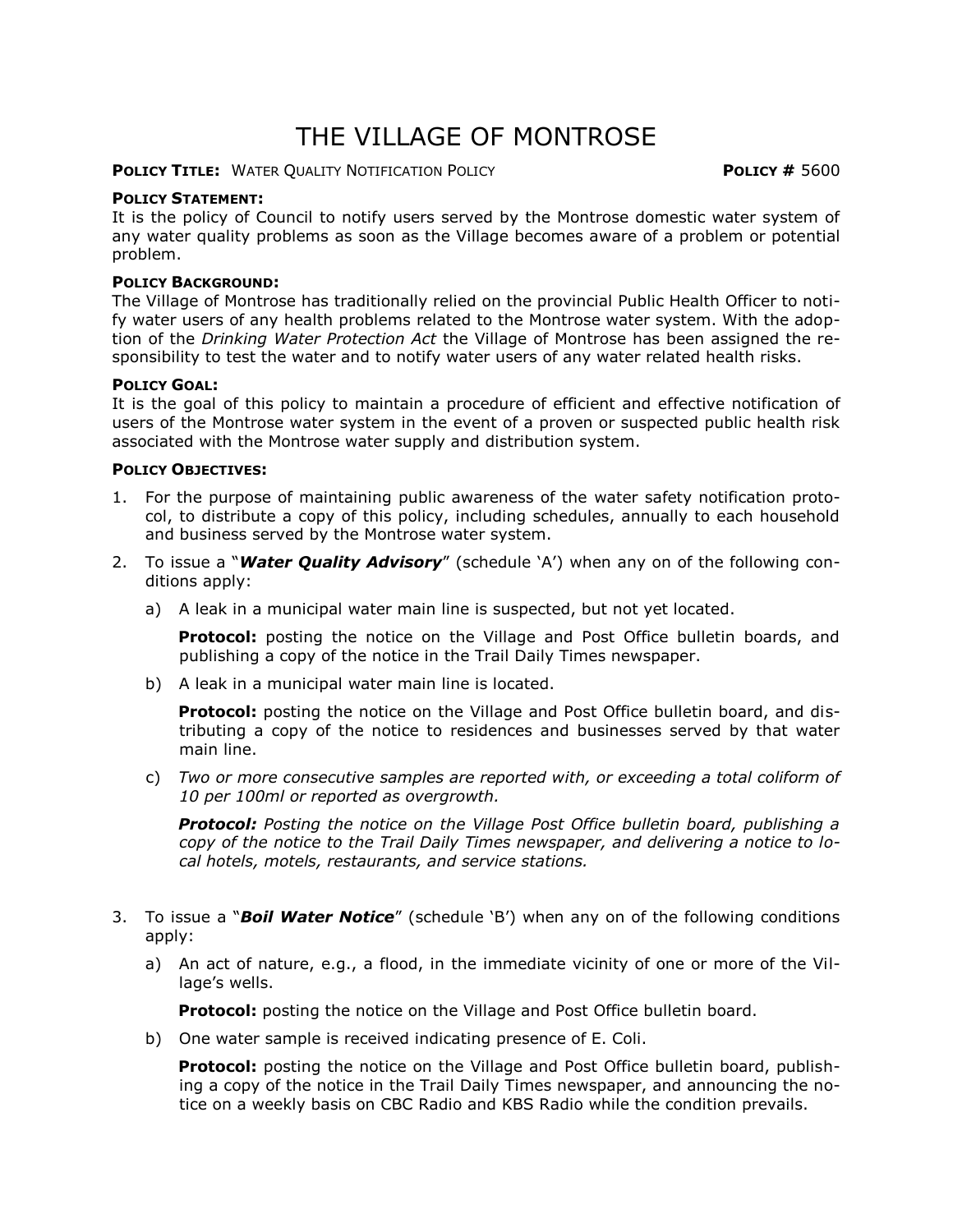- 4. To issue a "*Do Not Use Water Notice*" (schedule 'C') when any on of the following conditions apply:
	- a) A spill of a hazardous substance, e.g., liquid fuel, chemicals, etc., or possible contamination of an unknown substance due to vandalism in the immediate vicinity of one or more of the Village's wells.

**Protocol:** notification of Regional Emergency Coordinator, posting the notice on the Village and Post Office bulletin board, publishing a copy of the notice in the Trail Daily Times newspaper, and announcing the notice on a daily basis on CBC Radio and KBS Radio while the condition prevails.

b) Evidence of both unauthorized entry and suspected interference with a critical component of the water system infrastructure, e.g., a well or water storage tank.

**Protocol:** notification of the RCMP and the Regional Emergency Coordinator, posting the notice on the Village and Post Office bulletin board, publishing a copy of the notice in the Trail Daily Times newspaper, and announcing the notice on a daily basis on CBC Radio and KBS Radio while the condition prevails.

- 5. Notwithstanding the notification protocols for Water Quality, Boil Water, and Do Not Use Water Notices, copies of all notices issued pursuant to this policy shall be forwarded to the Public Health Officer, the Medical Health Officer, the Chair and all Board Members of the Beaver Falls Waterworks District, and the Mayor and all Councillors.
- 6. At any time, and under any condition, if a notice or a notification protocol other than the one prescribed in this policy is recommended or directed by the Public Health Officer or the Medical Health Officer, such recommendation or direction shall take precedence over this policy.
- 7. When a condition requiring a Notice pursuant to this policy no longer applies, a request to publish a "*Water Condition Normal Notice*" (schedule 'D') shall be submitted to the Public Health Officer.
- 8. When approved by the Public Health Officer, a "*Water Condition Normal Notice*" shall be issued following the protocol applicable to the Notice to be withdrawn.
- 9. The Public Works Foreman shall be responsible for the administration of this policy.
- 10. This policy is to be implemented by Interior Health recommendation.

Submitted to the Public Health Officer for review on May 30, 2005. Initially approved at meeting #15-05 on June 20, 2005. Revised as per IHA, December 16, 2008 Last reviewed and revised at meeting #01-11 on January 17, 2011. Last reviewed and confirmed unchanged at meeting #6-18, February 5, 2018 Last reviewed and amended at meeting #4-19, February 4, 2019 Last reviewed and confirmed unchanged at meeting #6-22, February 7, 2022 Next scheduled to be reviewed on February 6, 2023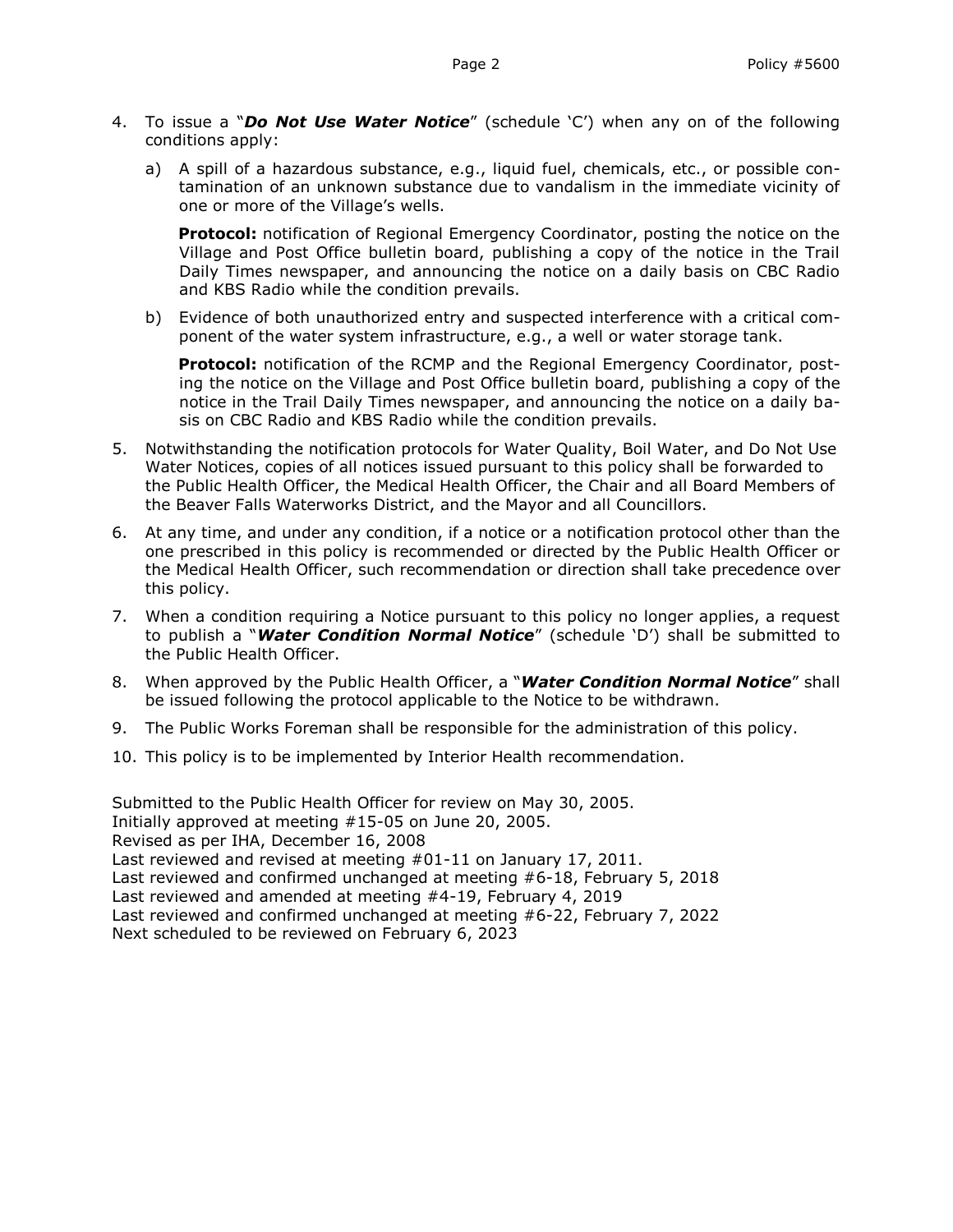VILLAGE OF MONTROSE – WATER QUALITY NOTIFICATION POLICY – SCHEDULE 'A'

# **NOTICE**

## **WATER QUALITY ADVISORY**

The Village of Montrose issued this Water Quality Advisory Notice on (date) pursuant to Water Quality Notification Policy #5600.

This Notice has been issued for the following reason(s): (description of the problem encountered)

The Public Health Officer has been notified, and measures are being taken to correct the problem.

The risk associated with the problem is considered to be low. Persons with compromised immune systems should boil their drinking water or use bottled water as a precautionary measure.

Further notices will be issued if the condition should deteriorate, or if the risk to public health should increase.

A "Water Condition Normal Notice" will be issued when the Drinking Water Official is satisfied that the risk to public health has been eliminated.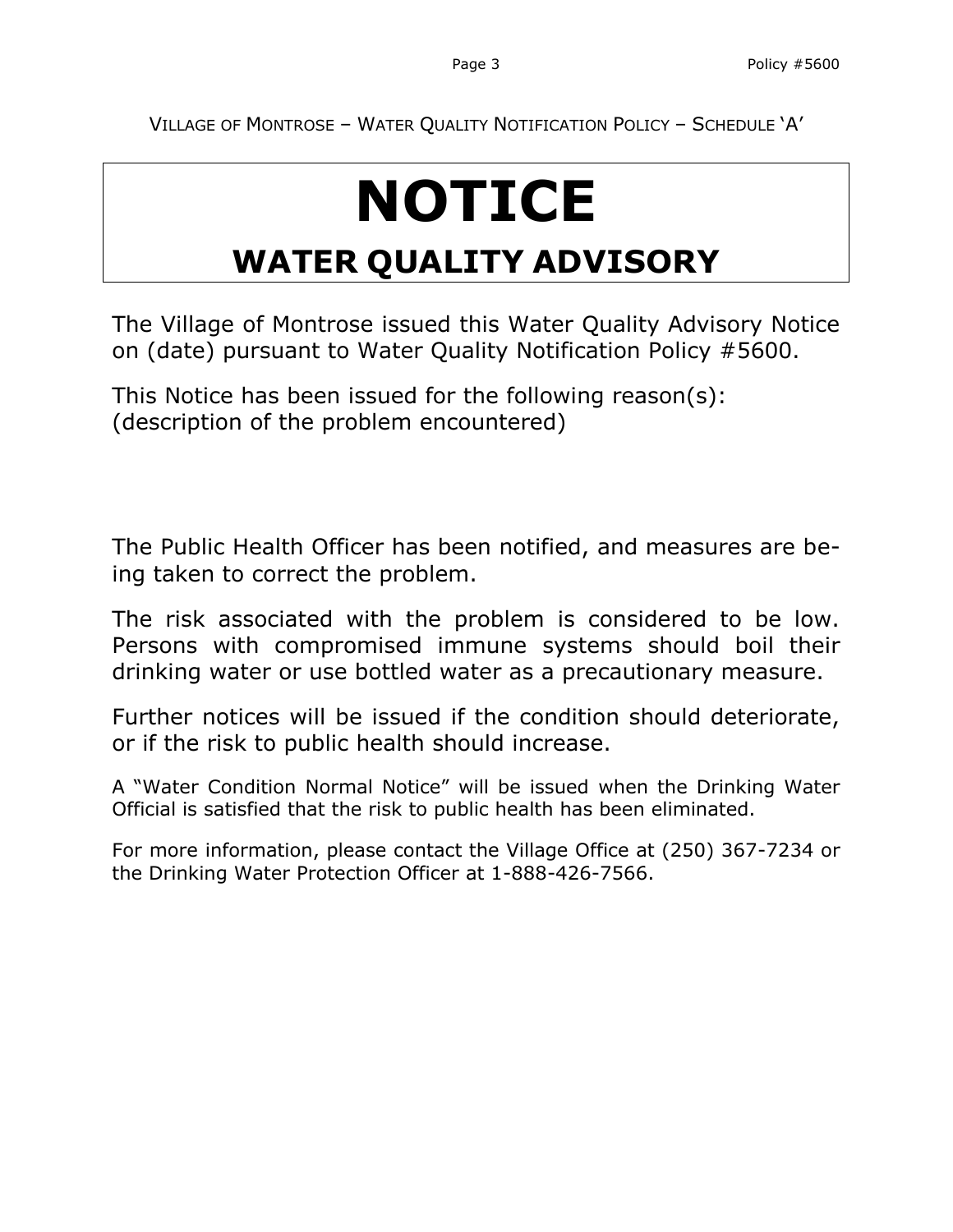VILLAGE OF MONTROSE – WATER QUALITY NOTIFICATION POLICY – SCHEDULE 'B'

## **BOIL WATER NOTICE**

The Village of Montrose issued this Boil Water Notice on (date) pursuant to Water Quality Notification Policy #5600.

This Notice has been issued for the following reason(s): (description of the problem encountered)

The Public Health Officer and the Village's engineers are assessing the problem.

**All users of the Montrose water supply system are warned to:**

**a) Boil the water at a rapid boil for at least two minutes,** 

 **before using the water.**

Further notices will be issued if the condition should deteriorate, or if the risk to public health should increase.

A "Water Condition Normal Notice" will be issued when the Public Health Officer is satisfied that the risk to public health has been eliminated.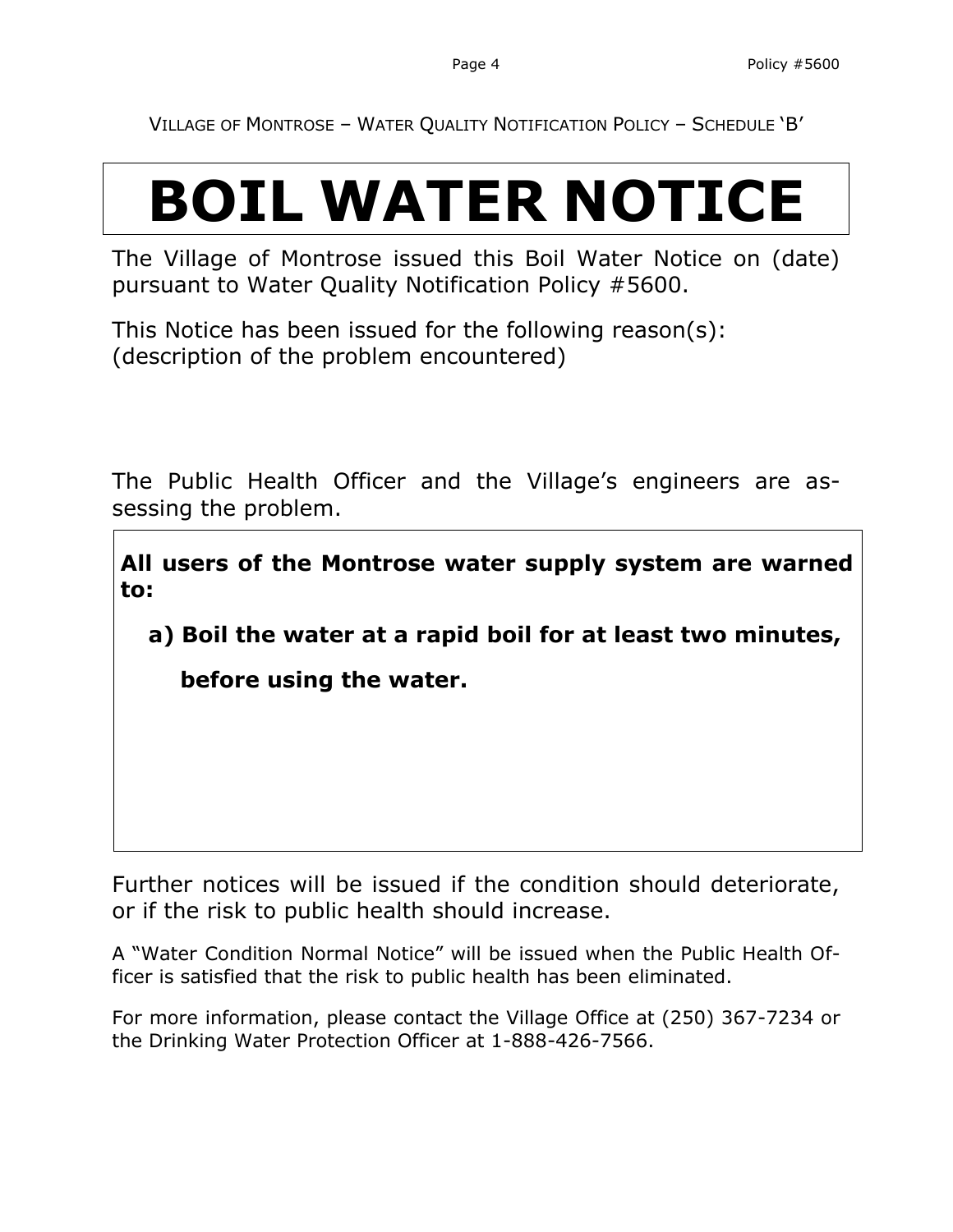VILLAGE OF MONTROSE – WATER QUALITY NOTIFICATION POLICY – SCHEDULE 'C'

## **DO NOT USE WATER NOTICE**

The Village of Montrose issued this Do Not Use Water Notice on (date) pursuant to Water Quality Notification Policy #5600.

This Notice has been issued for the following reason(s): (description of the problem encountered)

The Public Health Officer and the Village's engineers are assessing the problem.

**It is advised that water from the Montrose water system**

## **NOT BE CONSUMED**

**or used in food preparation, performing dental hygiene, showering, bathing, cooking, laundry, or any other purpose that may bring the water in contact with people or animals as the water may be chemically or bacteriologically unsafe.**

Further notices will be issued if the condition should deteriorate, or if the risk to public health should increase.

A "Water Condition Normal Notice" will be issued when the Public Health Officer is satisfied that the risk to public health has been eliminated.